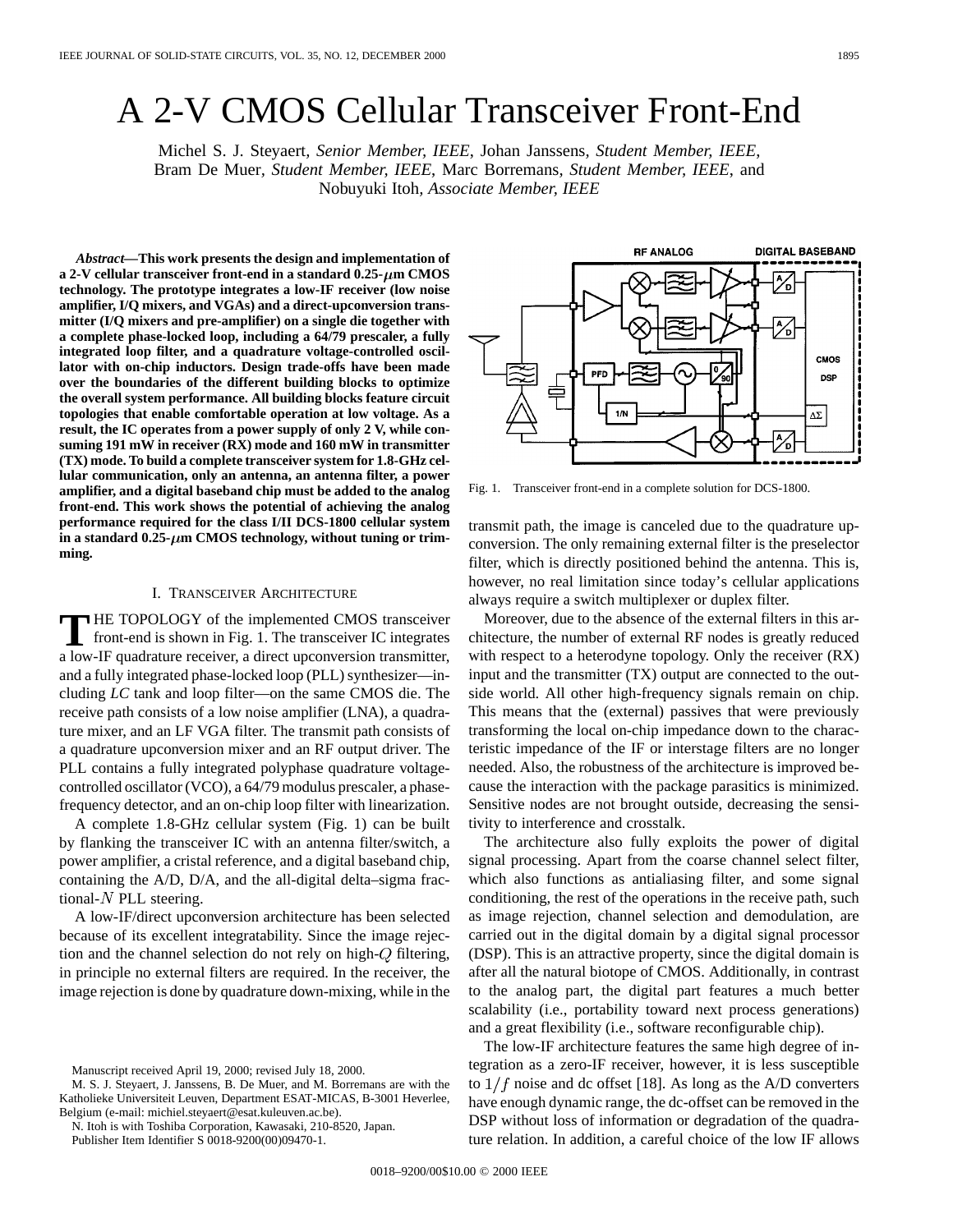Fig. 2. LNA and mixer topology.



M<sub>3</sub>

 $M<sub>2</sub>$ 

LO+

١O

 $M5$ 

**CMFB** 

Fig. 3. VGA topology.

for a significant relaxation of the required quadrature accuracy specification. In this transceiver, an IF of 100 kHz is selected because it ensures that the mirror signal is the signal in the adjacent channel. Because the signal in the adjacent channel is maximally only 9 dB higher than the wanted signal [[17\]](#page-12-0), the quadrature accuracy specification is set by the second adjacent channel and the required transmitter accuracy.

## II. RECEIVE PATH

The low-IF receiver consists of an LNA connected to two  $(I \text{ and } Q)$  downconversion mixers (Fig. 2) followed by a variable gain amplifier filter (Fig. 3). The front-end converts the RF signal into a differential  $I$  and  $Q$  signal, centered at an 100-kHz IF.  $\Sigma\Delta$  A/D conversion, channel selection, mirror suppression, and additional AGC is assigned to a digital CMOS baseband chip (Fig. 1).

The LNA employs a classical cascode topology [\[1](#page-11-0)] that is input matched using inductive source degeneration through an on-chip spiral inductor. The slightly lower input impedance of 30  $\Omega$  improves the LNA gain by about 1 dB compared to an exact 50- $\Omega$  match. In the original technique [\[2](#page-11-0)], [[3\]](#page-12-0), an extra matching section is introduced between the 50- $\Omega$  source and the 30- $\Omega$  LNA input. However, this LNA does not employ such a section since the  $S_{11}$  is already  $-12$  dB, which means that only 6% of the incident power is reflected. The LNA directly drives the downconversion mixer without intermediate image filter, avoiding an LNA output matching circuit and a costly external filter component. The on-chip inductor at the LNA output resonates against the load capacitance of the  $I$  and  $Q$  mixers, centering the gain at 1.84 GHz. The LNA features a noise figure of only 2.2 dB at a power of 10 mW.

Each downconversion mixer employs a cascoded current-folding switching mixer topology (Fig. 2). The folding mechanism allows low-voltage operation while enabling the insertion of a cascode transistor M2 to reduce local oscillator (LO) leakage and LO self-mixing and to increase mixer linearity. The large  $V_{\text{GS}} - V_{\text{T}}$  of the input transconductor M1 sets the mixer IP<sub>3</sub> to  $+17$  dBV<sub>ref</sub> (224 mV rms). To keep the feedback capacitance of the VGA small, the transconductance of M1 must be kept to a minimum. However, noise and offset considerations put a lower bound on the transconductance.

The limited  $V_{\text{GS}} - V_{\text{T}}$  of the top current source M4 is responsible for a lot of noise. The noise contribution of M4 is reduced by supplying a large part of the current of M1 through a pMOS bleeder M3. Because M3 can be biased at a much higher  $V_{\text{GS}} - V_{\text{T}}$  than M4, for the same amount of current its transconductance and hence its noise contribution can be made much lower. In addition, the capacitance on the switching node is reduced, leading to a higher pole frequency and consequently an increased mixer efficiency. The contribution of M3 to the capacitance on the cascode node remains small because of its small size. In principle, the current through M2 can be lowered until the pole on the cascode node is degraded. In practice, the minimum current is set by the maximum input signal of the mixer:

$$
I_{2,\min} > \operatorname{gm}_1 v_{\text{in,max}}.\tag{1}
$$

The size of the pMOS switches M5 is determined as a compromise between input capacitance, loss due to the pole at the switch node, dc offset, white noise, and residual  $1/f$ noise injected due to incomplete switching. The  $V_{\text{GS}} - V_{\text{T}}$  of M6 is made as large as possible to lower the injected noise current. In addition, its area is maximized to suppress the  $1/f$ noise. A common-mode feedback (CMFB) circuit sets the common-mode level on the interface between mixer and VGA to 1 V. This feedback is necessary because the common-mode input impedance of the VGA is high. Note that the gate capacitance of M6 determines the nondominant pole of the CMFB circuit.

The VGA, shown in Fig. 3, consists of a two-stage fully differential Miller operational transconductance amplifier (OTA) with a bank of highly matched *RC* transimpedance elements (8R1C, 8R1C, 4R2C, 2R4C, 1R8C). Apart from the VGA function, the *RC* transimpedance performs first-order filtering of the blocking signals and acts as a coarse antialias filter. The gain of the VGA can progressively be decreased by 6 dB by connecting the transimpedance elements in parallel. The VGA switches *must* be placed at the virtual ground of the OTA in order not to cause distortion. The common-mode output voltage of the VGA is controlled by an additional CMFB circuit. The low differential-mode input impedance of the transimpedance amplifier ensures a maximum transfer of current from the mixer to the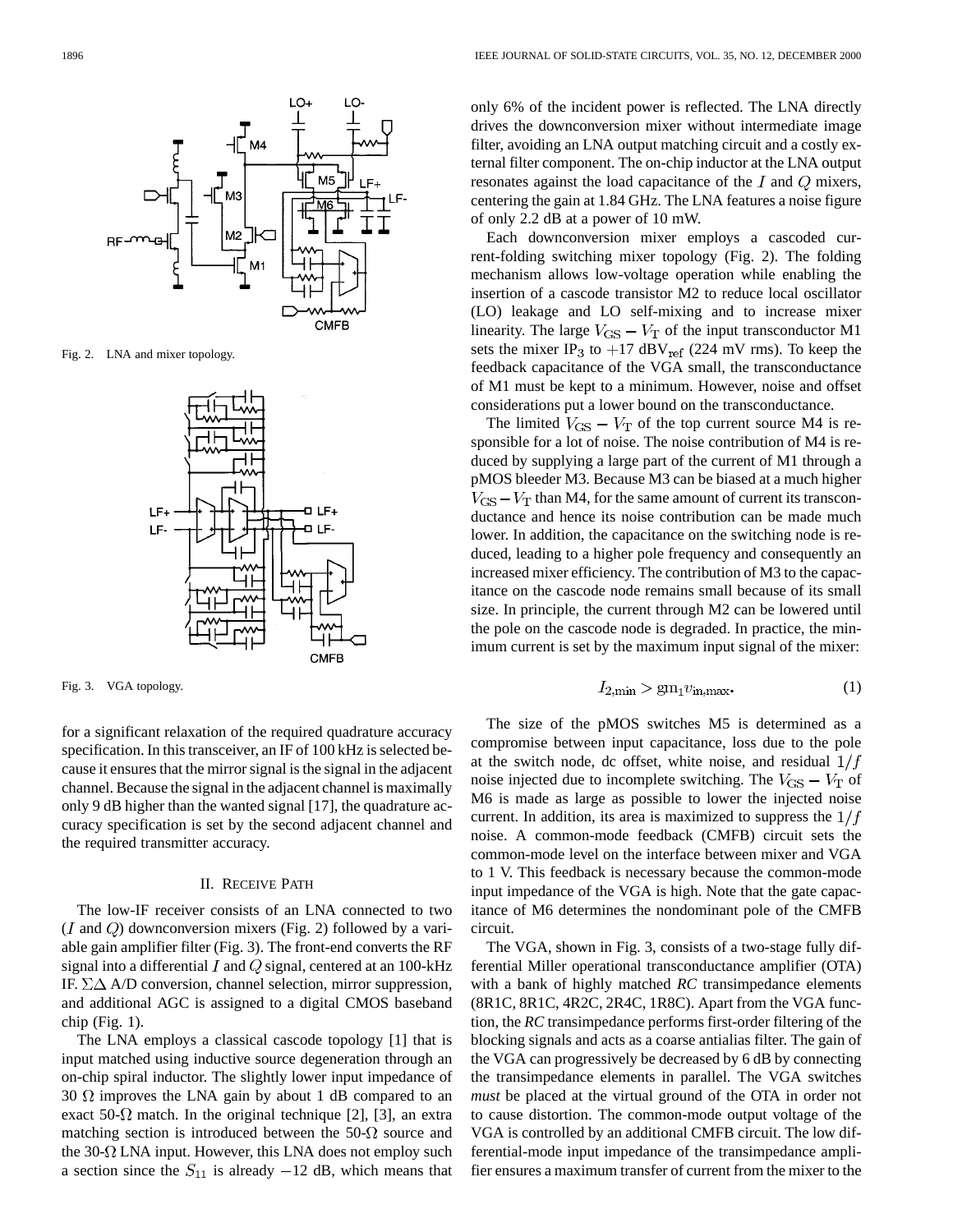

VGA. In addition, this structure exploits the linearity of passive elements and high-gain OTAs to provide a rail-to-rail output at minimum distortion. Due to the large loop gain, the output of the VGA stays very linear until the 1-dB compression point of  $+15$  dBV $_{ref}$  (224 mV rms) is reached.

#### III. PLL FREQUENCY SYNTHESIZER

The LO signal for both the RX and TX path is generated by a fully integrated fourth-order type-II PLL frequency synthesizer which is included in the transceiver chip (Fig. 4). A quadrature *LC*-tank VCO as well as a fourth-order 35-kHz low-pass loop filter are integrated on-chip. By integrating the loop filter and the VCO, no external HF nodes are present, reducing transmitted signal pickup and power consumption. Furthermore, a 64/79 high-speed prescaler, a phase-frequency detector with no dead zone, a dual charge pump, and a three-step equalizer are implemented. To synthesize the 200-kHz channel spacing, required by the DCS-1800 standard, delta–sigma fractional- $N$  division [[4\]](#page-12-0) must be applied, which is purely digital and therefore in the chip partitioning assigned to the CMOS digital baseband processor (Fig. 1).

The high-speed division of the prescaler is done with two dynamic single transistor clocked logic (DSTC) n-latches [\[5](#page-12-0)], forming a differential dynamic D-flip-flop, which is clocked by the differential output signal of the VCO. The flip-flop operates with rail-to-rail internal signals to minimize the residual prescaler phase noise. The 16-modulus division (64/79) is implemented with the phase-switching topology [\[6](#page-12-0)]. The different divide factors are generated by switching between the  $90^{\circ}$  spaced output phases of the second flip-flop, whose output is the input signal divided by four. When the  $90^\circ$  spacing is not ideal, spurs can be generated at 1/4, 2/4, and 3/4 of 26 MHz (the PLL reference frequency). By careful layout and circuit design, the spurs are suppressed to values that could not even be measured with the spectrum analyzer. The maximum operating frequency of the complete prescaler is designed to be 2.2 GHz for a power consumption of only 7 mA at 2 V.

The frequency synthesizer integrated in the transceiver is a charge-pump PLL. The phase difference detection is done with a zero-dead-zone phase-frequency detector (PFD) [\[7](#page-12-0)], whose output pulses control a dual charge pump. To minimize reference spur generation by the PFD–charge-pump circuit, the charge-pump current sources are carefully matched and the charge injection due to transients when the pumps are switched is minimized. To accomplish this, first the integration in the first path of the loop filter is done actively to keep the charge-pump output at a fixed level. Second, the charge pump current is designed to be at least a magnitude larger than the fixed parasitic charge injection of the switch transistors. In this case, the charge-pump current is  $4 \mu A$ . Last but not least, a timing control scheme is developed to control the charge-pump switches. The switching scheme is such that the undesired charge is not injected in the filter impedance, but is deviated through dummy current branches.

A type-II fourth-order PLL implementation was chosen to ensure sufficient noise and spurious suppression. For sufficient phase margin, a low-frequency stabilizing zero is inserted in the loop filter transfer function. Due to its low-frequency nature, the capacitance to realize the zero is very area expensive. To be able to go to full integration, a dual-path filter topology has been implemented [[8\]](#page-12-0) (Fig. 4). Two filter paths, one integration  $(C_z)$ and one low-pass filter  $(R_p, C_p)$  are added to reveal a virtual zero, without additional capacitance. The frequency of the zero is controlled by the charge-pump scaling factor  $B$ . For stability, the zero is placed a factor 4 lower than the crossover frequency of the loop, and the two poles ( $\tau_p = R_p C_p$  and  $\tau_4 = R_4 C_4$ ) that determine the out-of-band suppression are placed a factor 6 higher than the crossover frequency. The resulting phase margin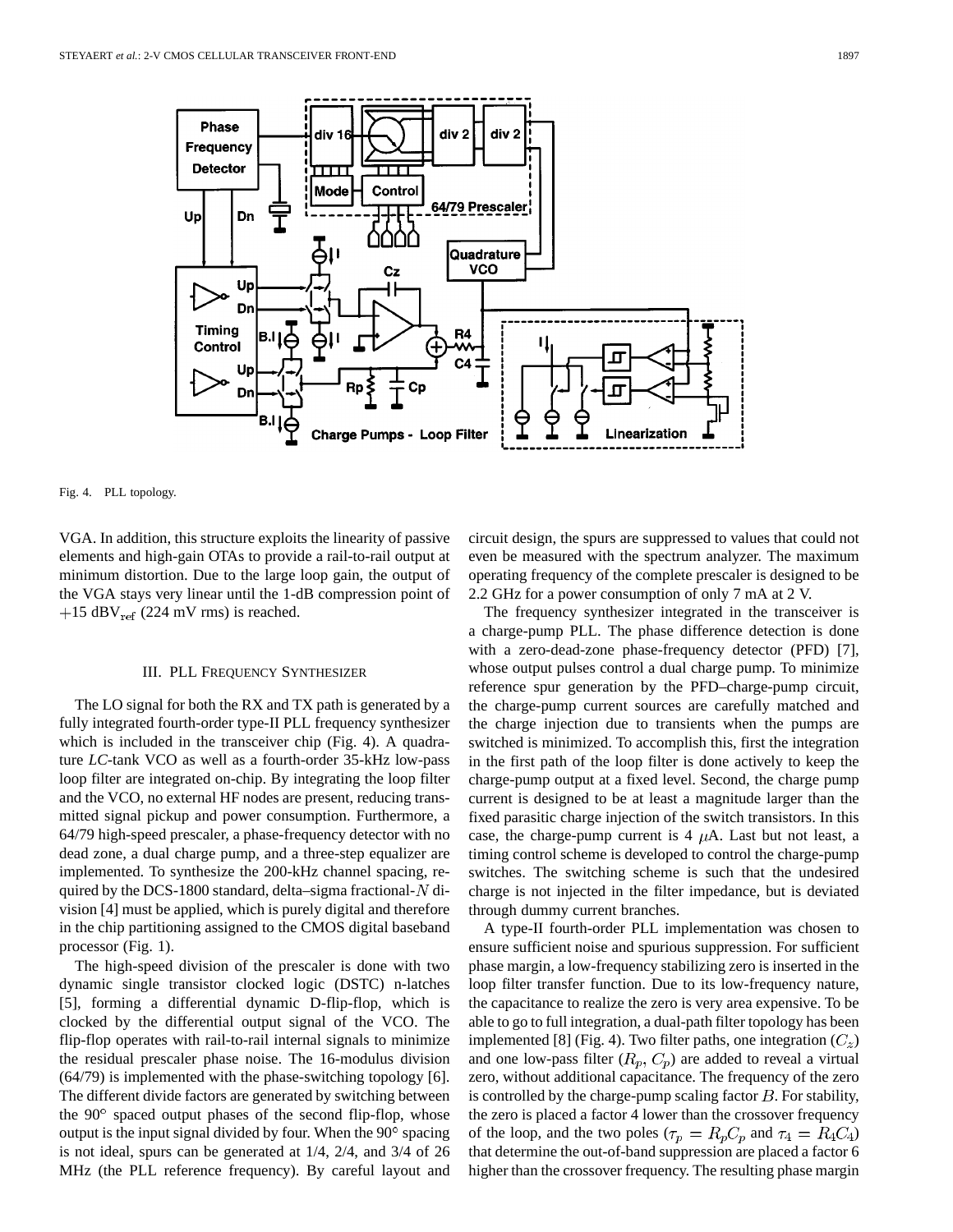| <b>Design parameters</b> |                      | <b>Passive elements</b> |                        | Performance         |                           |  |
|--------------------------|----------------------|-------------------------|------------------------|---------------------|---------------------------|--|
| $\omega_c$               | $35 \text{ k}\Omega$ | $R_p$                   | $3.2 k\Omega$          | $L_{tot}$ {600 kHz} | $-125.9dBe/Hz$            |  |
| $I_{qp}$                 | $4 \mu A$            | $R_4$                   | $1.07 \text{ k}\Omega$ | Settling time       | $293 \text{ }\mu\text{s}$ |  |
| $\overline{B}$           | 12                   | $C_p$                   | 240 pF                 |                     |                           |  |
|                          |                      | $C_4$                   | 710 pF                 |                     |                           |  |
| PM                       | $57^\circ$           | $C_{\rm z}$             | 450 pF                 |                     |                           |  |
| ζ                        | 0.77                 | $C_{total}$             | $1.4 \text{ nF}$       |                     |                           |  |

TABLE I PLL PARAMETERS

TABLE II VCO INDUCTOR PARAMETERS



is 57° and the damping factor  $\zeta$  is 0.77. The open loop transfer function of the PLL is then given by

$$
GH(s) = \frac{I_{qp} \cdot K_{\text{vco}}}{2\pi \cdot N} \cdot \frac{1 + s\tau_z}{s^2 \cdot C_z \cdot (1 + s\tau_p)(1 + s\tau_4)}\tag{2}
$$

with  $\tau_z = R_z \cdot (C_p + B \cdot C_z) \approx BR_p C_z$ ,  $\tau_p = R_p C_p$ ,  $\tau_4 =$  $R_4C_4$ ,  $I_{qp}$  the charge pump current, N the division factor, and  $K_{\text{vco}}$  the VCO gain.

A PLL model that calculates the noise contributions of the different PLL elements has been implemented in Matlab [[9\]](#page-12-0). Using the program, an optimization has been performed to determine the values of the loop passive components and the loop bandwidth. The most important optimization goal is to achieve the phase-noise specification for DCS-1800 with all capacitance on-chip. This trade-off is mainly controlled by the charge-pump factor  $B$ , the size of  $R_4$  (and thus  $C_4$ ), and the loop bandwidth. The resulting loop parameters, the loop filter components, and the simulated PLL performance are summarized in Table I. The total integrated capacitance is only 1.4 nF. The loop bandwidth of 35 kHz is chosen to satisfy the settling performance, which is simulated using Saber [\[10](#page-12-0)]. To comply with the 2-V power-supply constraint, the addition of both filter paths is performed in the current domain. This gives a sufficient margin to synthesize the DCS-1800 frequency band, since the VCO's tuning range is more than 28% at 2 V [[11\]](#page-12-0).

The out-band PLL phase noise is determined by the phase noise of the VCO. An inductor with a  $Q$  of 9 is integrated in the standard CMOS process with only two normal-sized metal layers (M1: 0.6  $\mu$ m and M2: 1.0  $\mu$ m) and a moderate substrate resistance of 5  $\Omega$ cm. The inductor parameters are listed in Table II. The VCO is designed to drive the polyphase filter without additional buffering. The resulting phase-noise degradation is simulated to be less than 1.8 dB, while no increase in



Fig. 5. Upconversion mixer transistor structure.



Fig. 6. RF current buffer with high-pass filter function and the pre-amplifier.

power consumption. The injection of spurs, generated by the high-speed digital switching in the prescaler are minimized by separating the prescaler power supply from other supply lines and on-chip bypassing. Moreover, isolation buffers are inserted between the VCO and the prescaler to prevent kickback noise from entering the VCO *LC* tank.

As can be seen in (2), the VCO gain determines the open loop gain of the PLL. To make sure that the loop is stable and achieve its noise specifications over the complete tuning range, the VCO gain influence must be stabilized. Therefore, a three-step equalizer is implemented, which keeps the product of the VCO gain and the charge-pump current constant within predetermined ranges. The equalization is done by comparing the VCO control voltage with voltages generated by a reference ladder. Schmitt triggers provide the hysteresis necessary to avoid instabilities.

### IV. TRANSMIT PATH

An intrinsically linear transconductance mixer topology has been selected to convert the baseband and local oscillator signals into a linear high-frequency modulated current. Four nMOS nonswitching transistors biased in the linear operating region have been combined to provide balanced quadrature direct upconversion with a single-ended output (Fig. 5). A good understanding and optimization of the impedance degeneration effects on the sensitive mixer nodes is essential to prevent the signal from being reduced and to guarantee the proper linear operation. Based on the analysis of the first- and second-order effects and the short channel effects on the linearity [\[13](#page-12-0)], the transconductance mixer has been designed to have low distortion, intermodulation and LO-feedthrough components.

Fig. 5 also shows the large on-chip integrated capacitors at the baseband nodes of the mixer transistors. The modulated RF current flows through the capacitors toward ground and not through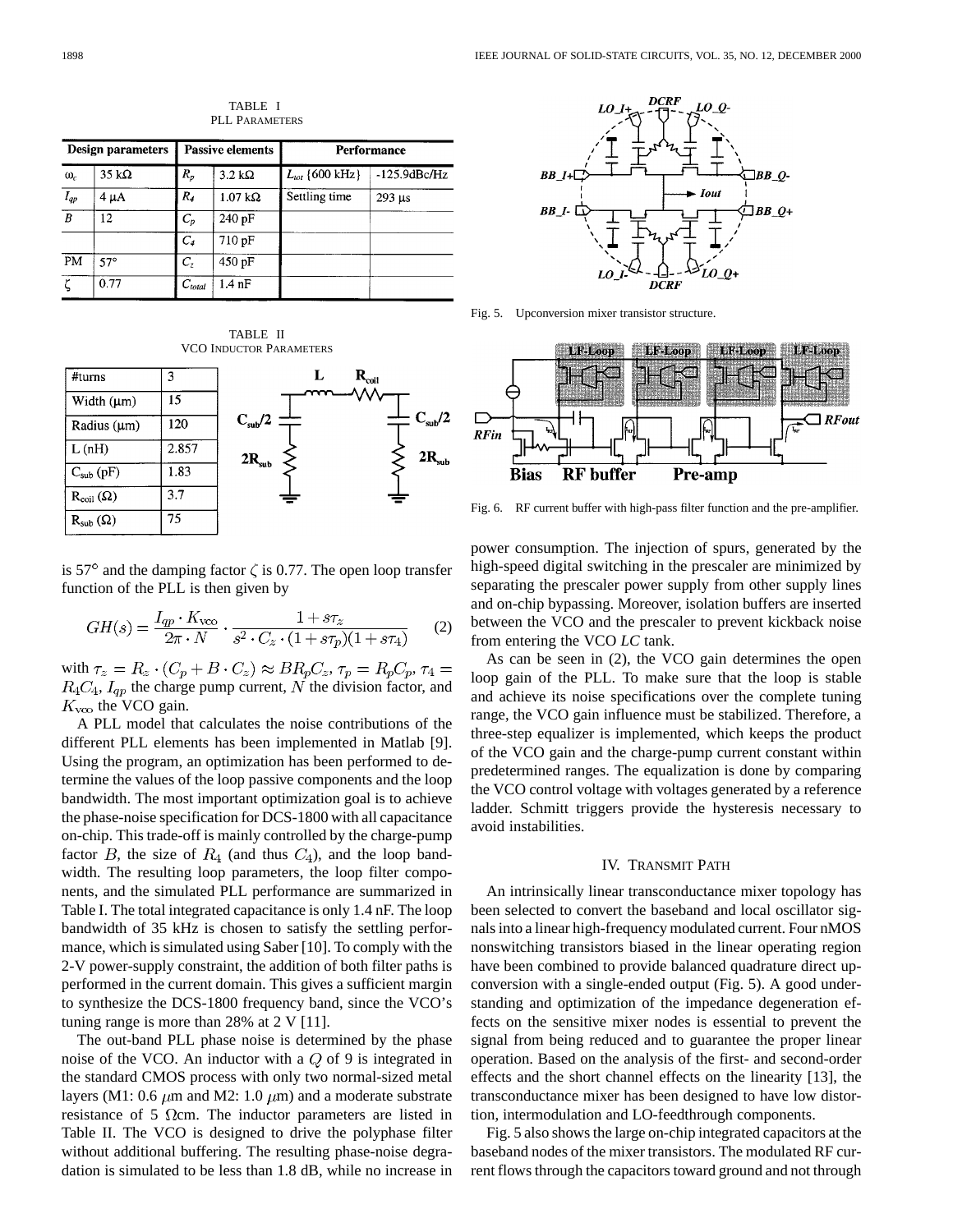

and

Fig. 7. Quadrature VCO

the bonding wires. The RF signal linearity and amplitude become independent of the bonding wire's matching and length as the RF signal remains on chip.

A low impedance is required at the common mixer node to prevent additional mixing products by the low-frequency square baseband current component and to minimize the degeneration of the high-frequency component. The buffer used in this design provides a low impedance at both high and low frequency and also performs a high-pass filter function on the mixer current. The transistor schematic is shown in Fig. 6. The ac coupling in the buffer offers the advantage that this circuit can be used at a very low supply voltage. Another advantage of this ac-coupled topology is that the dc voltage at the common mixer node can be chosen quasi-independently of the optimization of the output buffer, resulting in an important extra degree of design freedom.

Any low-frequency mixing component is compensated by the pMOS feedback loop, which also sets the dc voltage. The bandwidth and the gain of the LF loop and of the HF ac-coupled loop have been designed to provide both the required low impedance and the high-pass filter function. The current buffer, which guarantees correct mixer operation, and the successive output driver are based on nMOS folding current mirrors. This has the advantage that the power-supply current stays constant. The RF current only flows locally in small loops. In this way, coupling to other parts of the system through the power supply is prevented.

A major advantage of the folded current mirror structure is that a good linearity can be achieved with a relatively low dc current. The distortion components can easily be estimated from the  $I-V$  characteristics of MOS transistors. For a current mirror this results in

$$
HD2 = \frac{1}{8} \cdot \frac{\Delta V_{\rm T}}{V_{\rm GS} - V_{\rm T}} \cdot \frac{I_{\rm ac}}{I_{\rm dc}} \tag{4}
$$

$$
HD3 = \frac{1}{32} \cdot \frac{\Delta V_{\rm T}}{V_{\rm GS} - V_{\rm T}} \cdot \left(\frac{I_{\rm ac}}{I_{\rm dc}}\right)^2.
$$
 (5)

The relatively large currents require considerable transistor widths. Because of the direct relation between the matching performance and the transistor area [[14\]](#page-12-0), a good transistor matching (low  $\Delta V_{\rm T}$ ) is achieved. Hence, a relatively low dc/ac current ratio can be allowed in the pre-amplifying current mirror stages. The current amplifications are a trade-off between the gain and the poles at the different nodes. The dc voltages have been designed to be at the same value in the pre-amplifier stages, guaranteeing the same drain–source voltage biases. In this way, optimal linear behavior is achieved.

Each pre-amplifier stage also includes a low-frequency feedback loop through the pMOS current source transistor. It determines the dc bias and also suppresses any residual low-frequency signal. The total amplification has been designed to achieve a 0-dBm output signal in a 50- $\Omega$  load.

The upconversion mixer is driven by balanced quadrature signals. The balanced quadrature LO signal is generated by a differential *LC*-type oscillator and a differential-to-quadrature converting polyphase filter. The second-order polyphase filter has an  $I-Q$  accuracy of more than 35 dB over several hundreds of megaHertz, resulting in a sufficient safety margin to deal with technological inaccuracy. A higher order for the polyphase filter results in a better accuracy and a larger frequency band, but this is at the cost of a higher power consumption in the buffers. To prevent the signal loss, which is intrinsically caused by the passive nature of the *RC* network, the active output buffers provide the LO signal to the mixers. Although the passive *RC* filter does not consume any dc power, the buffers that are typically included between the VCO and the polyphase filter are very power hungry. Therefore, these buffers have been questioned, resulting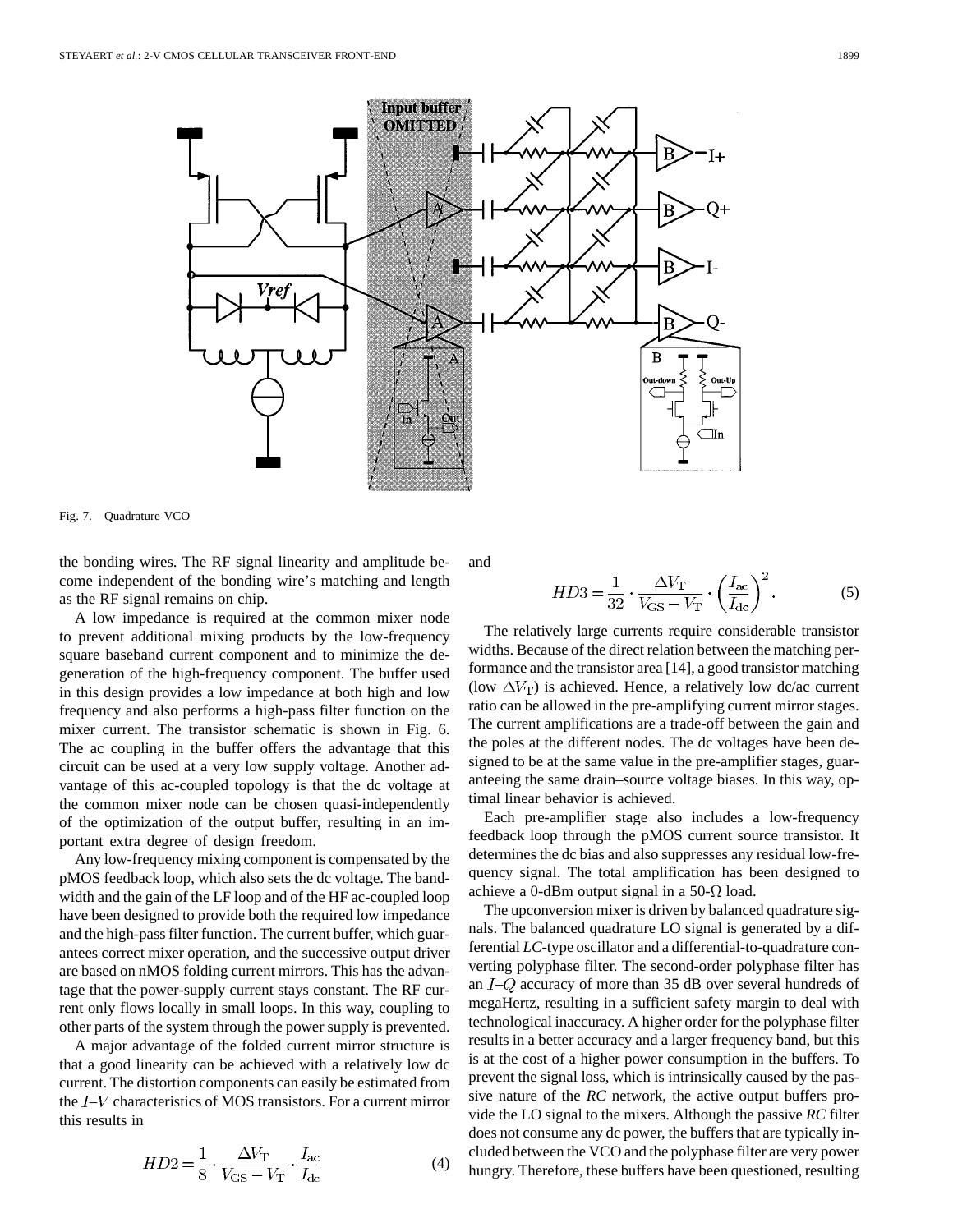in the overall optimization of the VCO, the polyphase filter, the mixers, and the pre-amplifier. In this design, the VCO directly drives the two-stage polyphase filter. The transistor schematics are given in Fig. 7. The merging of those two building blocks can be considered as a quadrature oscillator.

Eliminating the polyphase filter's input buffer has severe consequences on the VCO performance. Two main effects can be distinguished when analyzing the circuit: the capacitive and the resistive loading of the VCO by the *RC* network. The capacitive load determines the oscillation frequency and can easily be taken into account in the design of the VCO as being part of the fixed capacitance. The resistive load negatively affects the loop gain of the VCO and therefore degrades the phase noise. By taking this effect into account, the nonbuffered VCO–polyphase combination achieves a phase noise that is only a few decibels higher than that of the stand-alone VCO. The schematic of the VCO and the directly driven polyphase filter is given by omitting the source follower in Fig. 7. The cascode transistors in the output buffer of the polyphase filter select either the up- or downconverter.

The input impedance of the polyphase filter can be simulated or calculated. For a given frequency, this series circuit can be transformed to an equivalent parallel load. The resulting equivalent parasitic capacitance can be considered as a part of the fixed *LC*-tank capacitance. This can be taken into account in the design. The equivalent load resistor has an important effect on the phase-noise performance. Small resistor values considerably degrade the phase-noise performance. The optimization of the high-frequency polyphase filter as a buffered sub-circuit leads to small resistor values in the *RC* network (in [[15\]](#page-12-0) values of 25 to 35  $\Omega$  are used for a 2-GHz circuit). Such low resistor values can not be allowed in the directly driven topology.

The VCO's output signal amplitude is no longer restricted to the source follower's input swing. The gain in the polyphase filter can be lowered to get the same signal at the mixers input. This involves that a lower power consumption in the output buffers (1 mA) and larger resistors in the *RC* network can be used.

In the global transceiver design, the maximum load that has to be driven by the polyphase filter is limited as the polyphase filter's resistor values are inversely proportional to the capacitive load that has to be driven. By reducing the load (i.e., the mixer transistors!), the resistor values in the filter can be enlarged, which is beneficial for the VCO's performance. However, making the load by the mixer transistors small reduces the transconductance gain in the mixers and consequently additional amplification is required in the pre-amplifier. A second limitation in the downscaling of the load is the matching performance of the mixers. The mixer transistors have been dimensioned to achieve better than 30-dB matching. Increasing the width improves the matching suppression and signal amplitude, yet requires smaller resistors in the polyphase circuit, degrading the VCO's phase noise. The transistor dimensions have been optimized to achieve an optimal DCS-1800 transmitter performance, including the VCO phase noise, mirror suppression, and the total power consumption.

The implemented VCO has been simulated directly driving a two-stage polyphase filter. In this design, the sum of the re-



Fig. 8. Simulated phase noise at 600 kHz versus frequency for different values of  $\overline{R}$ 1. The sum of the resistors in the polyphase filter is constant 500  $\Omega$ . Best phase noise is achieved with the largest resistor first.

sistors in the polyphase filter is 500  $\Omega$ . In the case where an input buffer/source follower is used, the value of the magnitude of the input impedance is important. However, in the directly driven version, it is not the magnitude of the impedance that is important. Only the real part of the impedance has an effect on the phase-noise performance. This results in a different performance depending on how the resistor values are divided over the network. If the largest resistor values are at the input of the polyphase filter, the real part of the impedance will be the largest and the imaginary part the smallest (*RC* product constant). This results in a better phase-noise performance. Fig. 8 illustrates this idea. It shows the simulated phase-noise performance for several resistor values. The second resistor is designed to 500  $\Omega$  minus the first resistor  $R1$ .

The figure clearly shows what has been explained in this paragraph. The phase-noise performance is better when the first resistor is the largest. It can be considered as a kind of passive buffer. In the practical design, the value of resistor is limited by two factors: first. the amplification or signal loss in the polyphase filter, and second, the additional noise generated by the resistors.

Fig. 8 also shows a frequency shift between the different simulations. This can be understood from the smaller capacitance when raising the resistor value. This means that when the first resistor value is taken large, the additional (fixed) capacitive load for the oscillator is reduced, which is favorable for both the achievable oscillation frequency and the tuning range.

A 2-pF coupling capacitance has been used between the VCO and the polyphase filter to guarantee independent dc operation. Fig. 9 gives the equivalent parallel resistor and capacitor values for a 400- $\Omega$ /220-fF first stage as a function of the coupling capacitor value. The smaller the coupling capacitance the better the values for a good phase-noise performance. However, the value is again limited by the overall gain in the polyphase filter. If the capacitor is too small, the total impedance becomes large, resulting in a considerable signal loss. Therefore, also the magnitude of the impedance value by the capacitor is added to the figure. From this discussion, it has become clear that an optimal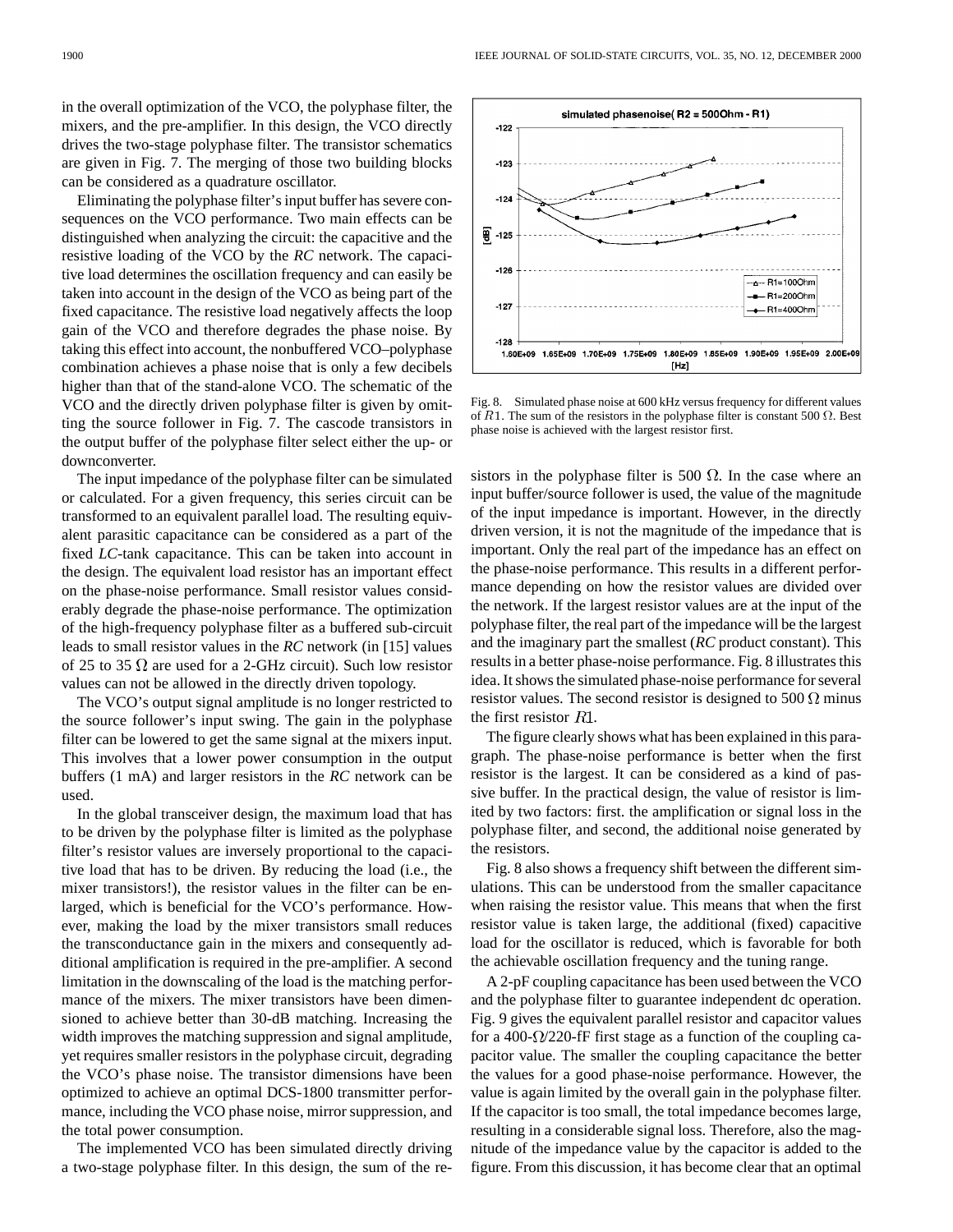

Fig. 9. Effect of the coupling capacitor on the effective parallel resistor and capacitor. The absolute impedance by the capacitor at 1.8 GHz is also shown. ( $R1 =$  $400 \Omega$ ;  $C1 = 220$  fF).

capacitor value can be taken as a function of the phase-noise performance and the overall gain.

The previous section has made clear that by designing a system as one entity, the power consuming buffers can be avoided. The quadrature oscillator, mixers, and pre-amplifier have been optimized as one building block, trading off output signal and VCO phase noise against global power consumption. The quadrature VCO has been designed to meet the DCS specifications, including a minimized phase-noise degradation due to the polyphase network.

The different design parameters of the traditional building blocks become closely linked. The transistor size of the linear nonswitching mixers is, e.g., a trade-off between modulated RF signal power, matching performance, the quadrature VCO dimensions and phase noise, the amplification in the next stage, the bandwidth and the global power consumption.

#### V. EXPERIMENTAL RESULTS AT 2 V

In this section, the measurement results of the integrated transceiver circuit are discussed.

The conversion gain is measured by supplying the IC with  $a - 50$  dBm RF signal which is swept over the DCS-1800 receive band. Each time, the local oscillator frequency is adjusted to track the RF signal with a frequency offset of 10 kHz. The conversion gain of the  $I$ -channel at maximum VGA gain is shown in Fig. 10. The gain increases from 54.3 dB at 1.8 GHz to 54.5 dB at 1.83 GHz, and decreases down to 53.3 dB at 1.88 GHz. The steeper roll-off at higher frequencies and the somewhat flatter onset of the gain curve is a direct consequence of the pole on the switch node of the downconversion mixer shaping the second-order roll-off of the LNA *LC*-tank. Note that the gain of the complete low-IF receiver, i.e., the gain from the RF signal toward the low-frequency  $I + jQ$  vector signal, is another 3 dB higher and therefore equals 57.5 dB.

The input reflection coefficient of the receive path is shown in Fig. 11. The commonly accepted antenna filter termination requirement of  $-10$  dB is met between 1.65 and 2.1 GHz. The  $S_{11}$  is even better than  $-11.5$  dB between 1.72 and 1.97 GHz.



Fig. 10. Conversion gain in the DCS-1800 band.



Fig. 11. Input reflection coefficient  $(S_{11})$ .

The LO leakage is measured by connecting the RF input terminal to the spectrum analyzer and subtracting 3 dB from the measured power to take into account the loss of the antenna filter. The net LO leakage toward the antenna is less than 63 dBm in the DCS-1800 band. The DCS specification only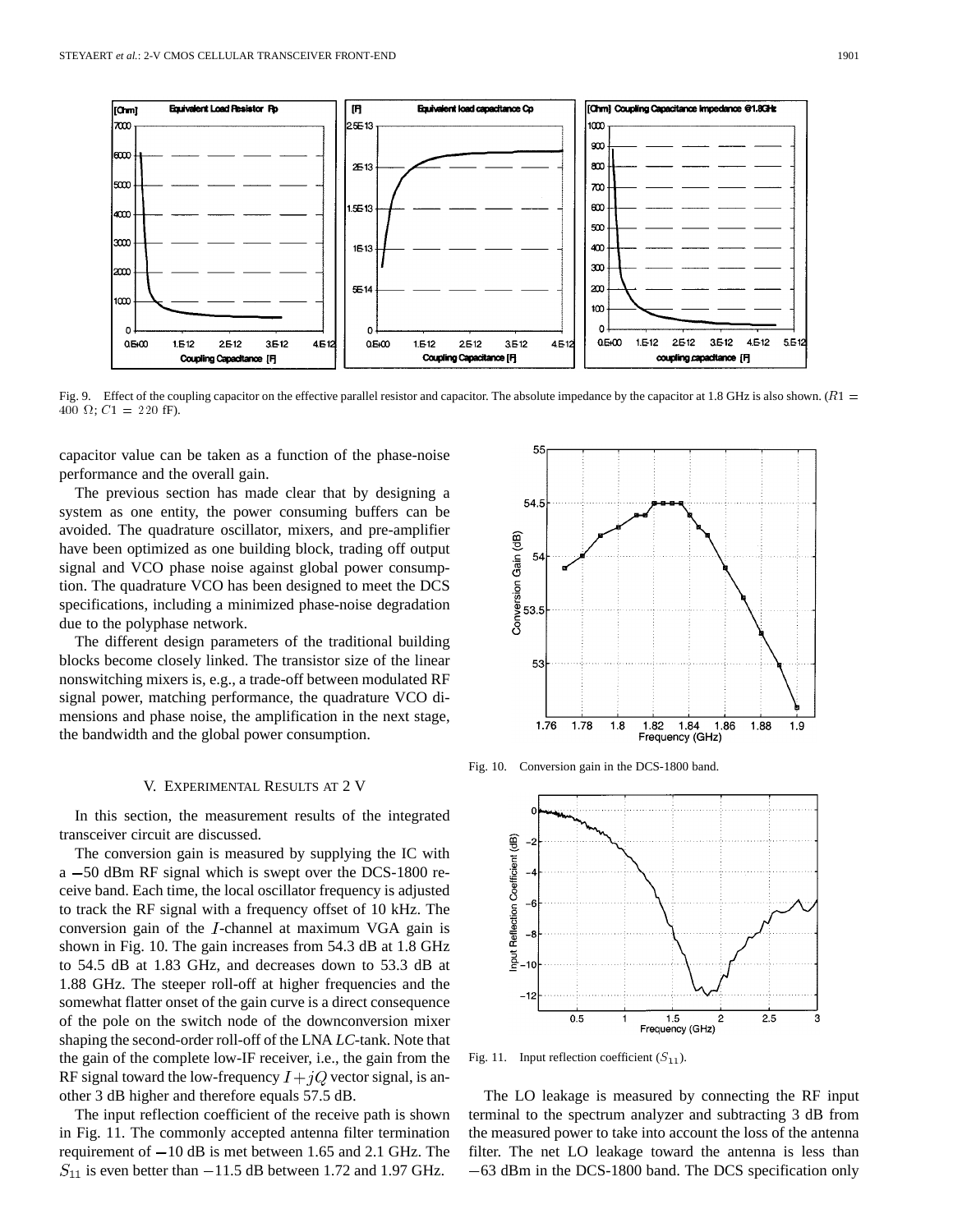

Fig. 12. Measured spot noise figure versus frequency offset from the LO.

requires the LO leakage to be less than  $-47$  dBm (see the Appendix).

To measure the noise performance of the receive path, a 50- $\Omega$ noise source is applied to the input. The differential output of a single channel is connected to a differential instrumentation amplifier to convert the output noise into a single-ended signal. In this way, the noise figure of a single path can be measured. The noise figure of the complete low-IF receiver can then be calculated by subtracting 3 dB from the single channel noise figure. After all, the conversion gain of the complete quadrature receiver is two times larger than the conversion gain of a single path. And, on the other hand, it can be shown that the integrated output noise of the quadrature receiver is identical to the measured output noise of a single path. This is true as well for the noise contribution of the mixers and the VGA circuits as for the noise coming from the source and from the LNA. Consequently, the quadrature low-IF output features a 3-dB improvement in the signal-to-noise ratio (SNR) compared to the output of a single low-IF path. And, since the SNR at the input is the same in both cases, the noise figure improves by 3 dB.

Fig. 12 shows the spot noise figure of the receiver at 1.8 GHz versus frequency offset from the carrier. The total noise figure of the complete low-IF receive path  $(I+jQ)$ , i.e., resulting from integration of the output noise in the 200-kHz positive frequency band around the 100-kHz IF, is 6.2 dB. The largest part, 3.9 dB, is caused by white noise. The remaining 2.4 dB is caused by low-frequency  $1/f$  noise. The white noise and  $1/f$  noise contributions are indicated by the dashed lines in Fig. 12. With a noise figure of 6.2 dB, signals at the DCS-1800 reference sensitivity level of  $-100$  dBm can be detected with an SNR of 11 dB, which is 2 dB better than the 9-dB SNR required by the DCS-1800 specification (see the Appendix). Compared to the noise figure at 1.8 GHz, the noise figure at 1.88 GHz is hardly 1 dB larger. In [\[16](#page-12-0)], a higher noise figure value of 8.2 dB is stated because only the influence of the image rejection on the LNA noise had been taken into account.

The image rejection ratio (IMRR) of a receiver is determined by the amplitude and phase accuracy of the quadrature local oscillator and by the circuit mismatch between the  $I$  and  $Q$ paths. Since circuit mismatch increases with decreasing area, the worst-case IMRR occurs at maximum VGA gain, i.e., when the "activated" area of the *RC* transimpedance bank is minimal.



Fig. 13. Image suppression (IMRR) at 200-kHz offset from the LO.



100-kHz IF. The VGA control bits are swept to select all gain levels.

The IMRR is accurately measured using the HP89410A vector signal analyzer. As shown in Fig. 13, the worst-case IMRR is 32.2 dB at 200-kHz offset from the carrier. The IMRR is measured at 200 kHz because it is precisely at this frequency that the tail of the largest adjacent channel—i.e., the channel at 400-kHz offset from the wanted signal—interferes with the wanted signal. As derived in the Appendix an IMRR of 32 dB sufficiently suppresses this tail. The measured IMRR of 32.2 dB is very close to the measured image suppression in the transmit path (33 dB), which indicates that the limitation stems from the accuracy of the common quadrature VCO. The IMRR value of 32.2 dB corresponds to an amplitude accuracy of 0.3 dB and a phase accuracy of  $2.1^\circ$ .

The measured IP<sub>3</sub> and  $IP_2$  values of the receive path are  $-6$  and  $+26$  dBm, respectively, and are independent of the VGA gain setting. The output capability of a single channel is about  $+14.8$  dBm, i.e., 3.4  $V_{\text{ptp}}$  while the in-channel input capability ranges from  $-38$  dBm at maximum gain to  $-20.4$  dBm at minimum gain. Note that the measured intercept point values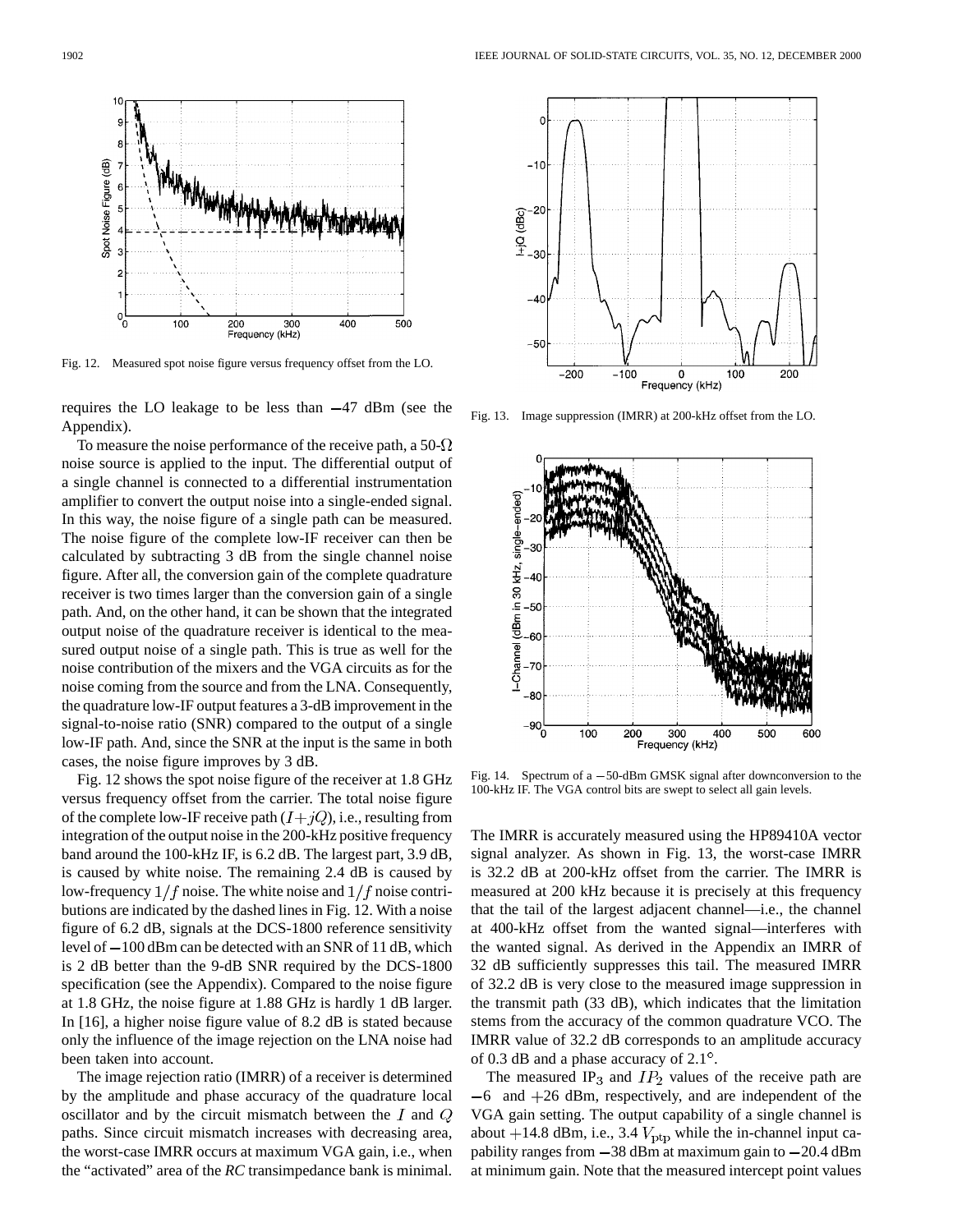

Fig. 15. Measured PLL phase noise.



Fig. 16. The measured PLL settling behavior



Fig. 17. ETSI DCS-1800 mask compared to GMSK TX output.

apply to the complete receive path. If the LNA would be bypassed, which is typically the case when the power of the wanted signal is high, the intercept points and the input capability immediately improve by about 18 dB.

At the highest VGA gain, the dc offset due to LO self-mixing and static mismatch is measured to be 1.1 V. As long as the A/D converters are not overloaded, the dc offset can be accounted for by putting half a bit extra in the A/D converter.

To demonstrate how the low-IF receiver is used in practice, a 1.84-GHz, -50 dBm PN9 Gaussian minimum shift keying (GMSK) signal is applied to the input of the receiver and downconverted to the 100-kHz IF. The VGA control bits are swept in



Fig. 18. Measured modulation spectrum compared to ETSI mask, showing that the region from 1.8 MHz from the carrier on complies well to the ETSI specs. (100-kHz resolution bandwidth, 1.8-GHz center frequency).



Fig. 19. TX output spectrum with a 45-kHz single-tone LF input.

order to select all the gain levels. The resulting low-frequency GMSK signal is shown in Fig. 14. All measurements are performed with a resolution bandwidth of 30 kHz, the value that is generally used in the DCS-1800 specifications.

To measure the PLL frequency synthesizer, an HP signal generator is used as the 26-MHz reference frequency source. Its low-frequency stability is worse than that of a crystal oscillator, resulting in a slightly higher in-band phase noise for the PLL. The phase-noise spectrum is plotted in Fig. 15. The phasenoise measurement at offsets higher than 5 MHz is not accurate due to the delay line of the dedicated phase-noise measurement system. The measured phase noise is as low as  $-125.8$  dBc/Hz at 600-kHz offset and  $-143.7$  dBc/Hz at 3 MHz offset, exceeding the DCS-1800 specs with almost 10 dB (see the Appendix). The in-band phase noise is measured to be less than  $-81$  dBc/Hz. The settling behavior of the PLL is shown in Fig. 16. When synthesizing a 104-MHz step (four prescaler moduli), the PLL settles to a 100-Hz accuracy in 226  $\mu$ s. This is faster than half a DCS-1800 time slot, which means that the PLL meets both the generic and high-speed settling specification (see the Appendix). The spurious suppression is measured to be better than  $-84$  dBc. The actual spur level is lower than the noise level of the spectrum analyzer and could therefore not be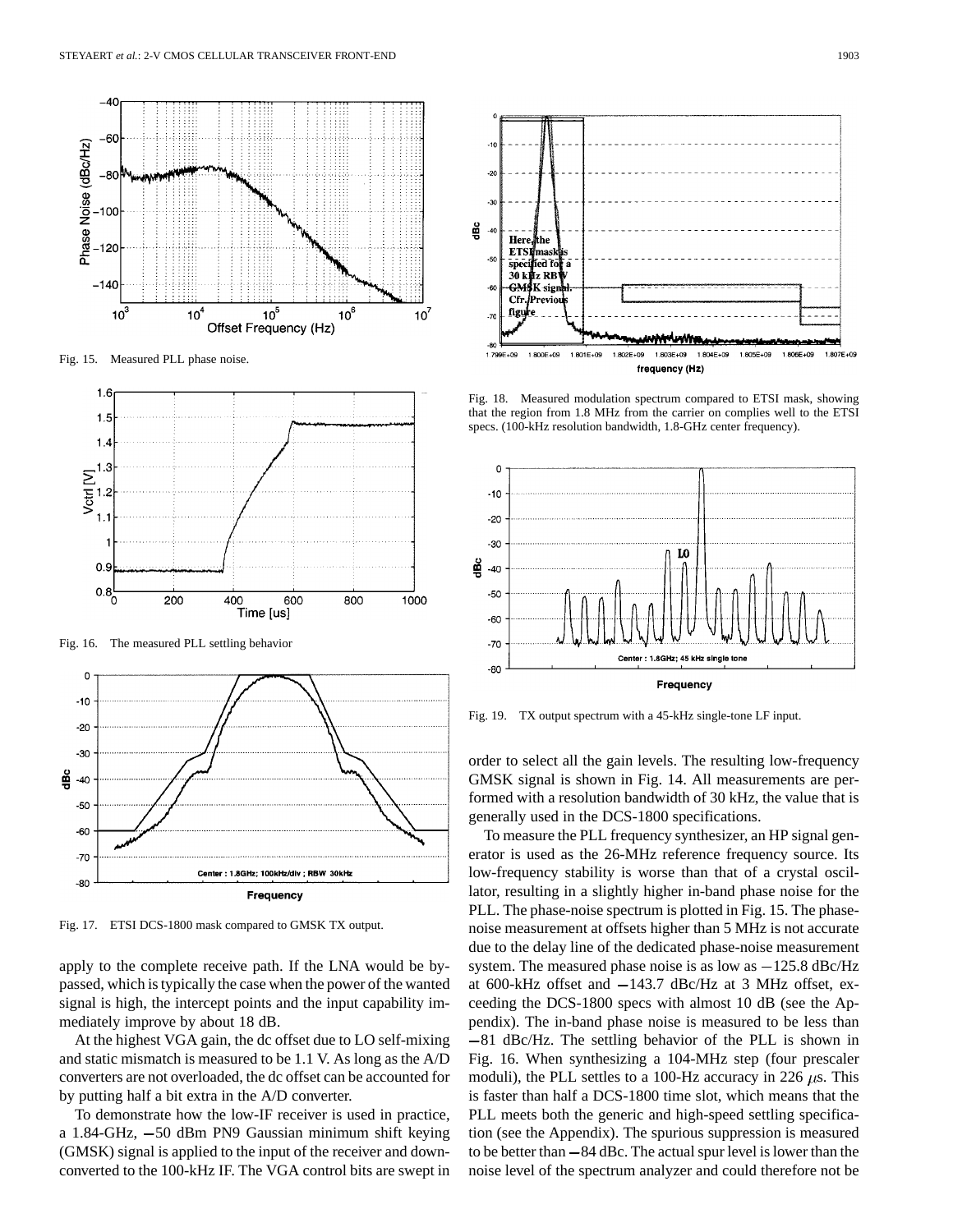

Fig. 20. Chip microphotograph.

measured. The tuning range of the PLL is 10.5%, which corresponds to eight prescaler moduli. The power consumption of the PLL is 70 mW from a 2-V power supply. The fully integrated low-phase-noise VCO is responsible for almost 70% of the total power consumption. The rather high VCO power consumption is due to the excellent phase-noise performance and not due to the extra load of the polyphase filter.

Fig. 17 shows the TX output signal. The GMSK output spectrum at 1.8 GHz, measured at 30-kHz RBW, is compared to the European Telecommunication Standard Institute (ETSI) DCS-1800 requirement mask [\[17\]](#page-12-0). Fig. 18 has been added to show that the noise and the spurious at a larger distance  $(>1.8)$ MHz) from the carrier (measured with a 100-kHz RBW as required by ETSI) are also achieving the ETSI specifications. The measured noise floor is in fact limited by the noise of the baseband quadrature generator. Fig. 19 shows a 45-kHz singletone output spectrum at 1.8 GHz. The mirror suppression is better than  $-33$  dBc and the LO feedthrough and all spurious distortion components are below  $-38$  dBc. The measured output power is  $-13$  dBm in a nonideal 50- $\Omega$  load, i.e., including board parasitics, connectors, cables, etc. The difference between the simulated  $0$  dBm and the measured  $-13$  dBm is believed to be caused by a larger on-chip parasitic capacitance value and by not calibrating out the measurement setup.

Even with the smaller output signal, the DCS-1800 noise and distortion specifications are met in this chip.

A chip microphotograph of the  $15.4 \text{ mm}^2$  transceiver IC is shown in Fig. 20.The complete circuit at transistor level is shown in Fig. 21. The total power consumption of the 2-V 0.25- $\mu$ m CMOS transceiver chip is 191 mW (113+70+8) in receive mode and 160 mW  $(82+70+8)$  in transmit mode. The experimental results of the transceiver at 2 V are summarized in Table III.

## VI. CONCLUSION

A 2-V cellular transceiver front-end integrates a receive path and a transmit path with a complete *on-chip* PLL on a single CMOS die, including the loop filter and the *LC* tank. Only a

TABLE III TRANSCEIVER MEASUREMENTS

| Low–IF RX        |                        |                 |          | PLL                    | Direct Upconv. TX |             |
|------------------|------------------------|-----------------|----------|------------------------|-------------------|-------------|
| <b>NF</b>        | 6.2 dB                 |                 | Tuning   | 10.5%                  | Output            | $-13$ dBm   |
|                  |                        | White $ 3.9$ dB |          |                        | Power             |             |
|                  | 1/f                    | 2.4 dB          |          |                        |                   |             |
| <b>IMRR</b>      | $32.2 \text{ dB}$      |                 | Settling | $ 226 \:\rm \mu s$ for | Mirror            | $-33$ dBc   |
|                  | $(2 dB - 0.3^{\circ})$ |                 | Time     | 104 MHz step           | Suppr.            |             |
| Gain             | 54.5 dB                |                 | Phase    | $-125.8$ dBc/Hz        | LΟ                | $-38$ dBc   |
|                  |                        |                 | Noise    | @600 kHz               | Feedthr.          |             |
| IIP <sub>2</sub> | $>6.2$ dBm             |                 |          | -143.7 dBc/Hz          |                   |             |
|                  |                        |                 |          | @3 MHz                 |                   |             |
| $\Omega$         | <-63 dBm               |                 | Spurious | -84 dBc                | <b>GMSK</b>       | <b>ETSI</b> |
| Leakage          |                        |                 | Suppr.   |                        | Mask              |             |
| Power            | 113 mW                 |                 | Power    | 70 mW                  | Power             | 82 mW       |
|                  |                        |                 |          | $+8$ mW buffer         |                   |             |

power amplifier, an antenna filter, and a reference crystal are required to build the complete analog part of a DCS-1800 system.

All building blocks feature circuit topologies that have been specially designed to operate comfortably at 2 V, despite the relatively high threshold voltages (nMOS  $V_T$  of 0.65 V and pMOS  $V_T$  of 0.75 V). This includes the design of a new CMOS folding downconversion mixer topology and a new low-voltage current buffer in the fully-differential-to-single-ended upconverter. To the author's knowledge, this is the lowest voltage CMOS RF front-end published to date. The transceiver IC demonstrates the capability of achieving the analog performance that is required for the class I/II DCS-1800 cellular system in a standard 2-Metal  $0.25-\mu$ m CMOS process, without the use of extra-thick metal layers (M1: 0.6  $\mu$ m, M2: 1.0  $\mu$ m).

## **APPENDIX** DCS-1800 SPECIFICATIONS

# *A. Noise Figure Requirement [ETS(I) 300 910, GSM 05.05 v.5.4.1 p. 25, 6.2]*

The reference sensitivity level of a class I/II DCS-1800 mobile station lies at  $-100$  dBm, measured at the output of the antenna. In the absence of other signals, this signal must be detectable with an SNR of 9 dB. So the equivalent input noise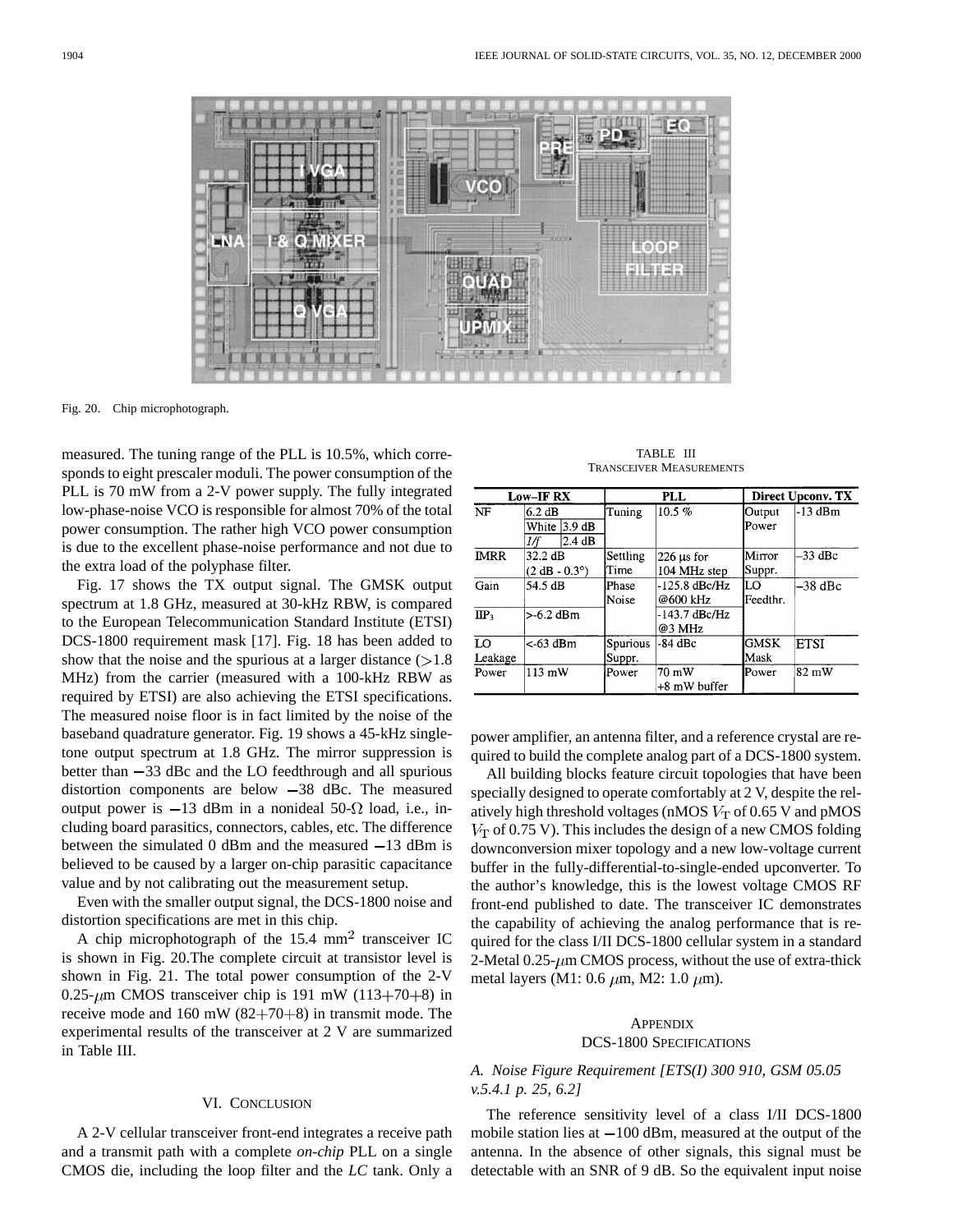

Fig. 21. Topology of the complete transceiver.

power at the antenna input must be lower than  $-109$  dBm. The contribution of 50- $\Omega$  noise power can be calculated as  $-173.87$  dBm  $+53$  dB (integration over the 200-kHz GMSK bandwidth), and is equal to  $-120.87$  dBm. The noise figure required at the antenna output is

$$
-109 \text{ dBm} - (-120.87 \text{ dBm}) = 11.87 \text{ dB}.
$$

Since the attenuation of the succeeding antenna filter is 3 dB, the noise figure requirement for the receive path becomes

$$
11.87 \text{ dB} - 3 \text{ dB} = 8.87 \text{ dB}.
$$

# *B. Image Rejection Requirement [ETS(I) 300 577, GSM 05.05 v.5.4.1 p. 26, 6.3]*

The IMRR specification for the low-IF receiver is set by the adjacent channel interference owing to the channel at 400-kHz offset from the wanted signal. This channel will, after downconversion, become centered around 300 kHz, 200 kHz above the 100-kHz IF. At 200 kHz, the tail of this adjacent channel directly interferes with the wanted signal and must be suppressed by ensuring a high enough image suppression. The ETSI specification requires that the reference interference performance must be met when the adjacent interferer at 400 kHz is 41 dB larger than the wanted signal. Since the bit error rate (BER) is, by construction, preserved when the *unremovable* tail of the adjacent channel at 200-kHz offset from the wanted signal is interfering with the wanted signal, while its power is 9 dB higher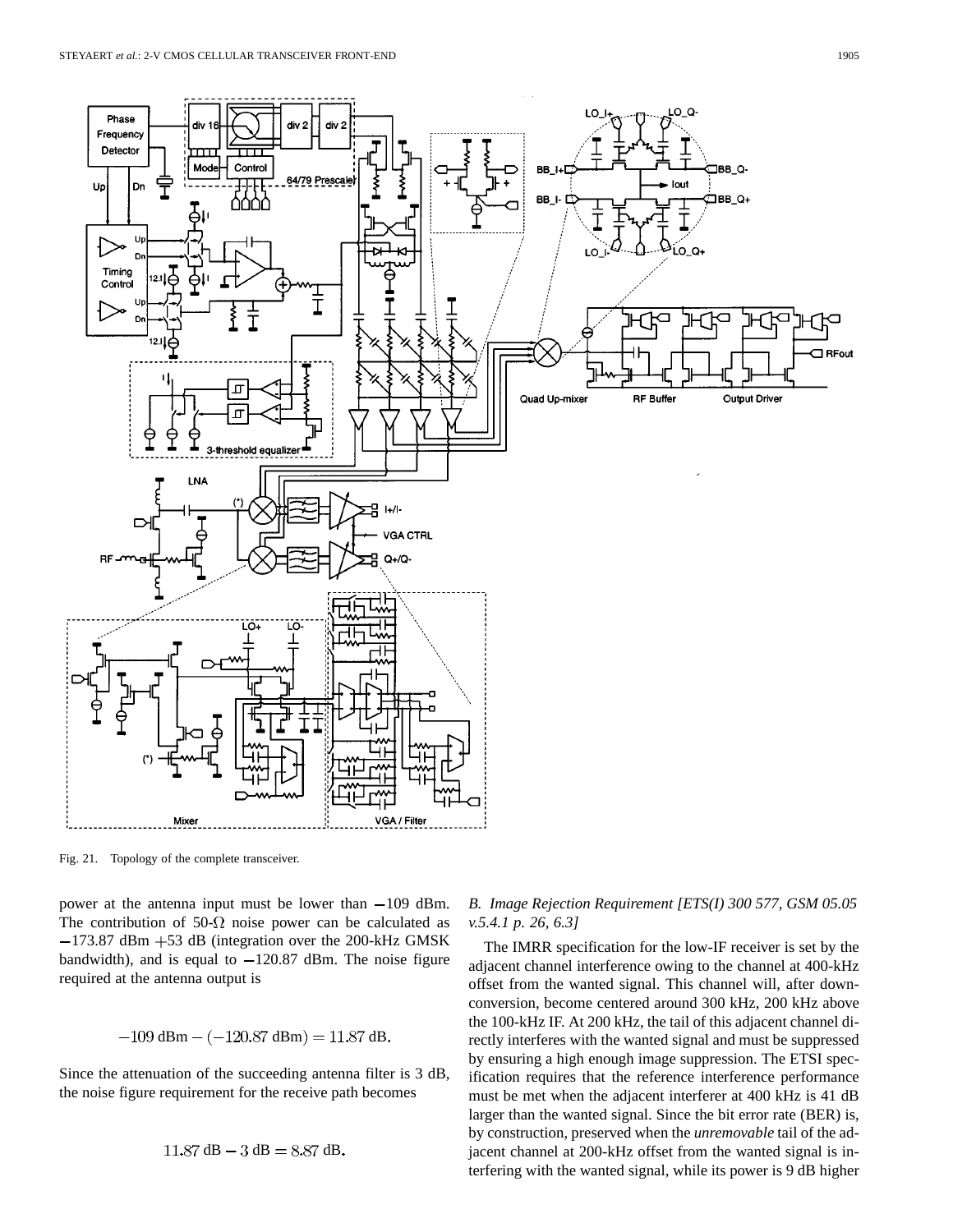<span id="page-11-0"></span>than the wanted signal, the required image rejection for the adjacent channel at 400-kHz offset from the wanted signal is

$$
41 \, \text{dB} - 9 \, \text{dB} = 32 \, \text{dB}.
$$

The requirements for the adjacent channel at 200 kHz, which is directly superimposed onto the wanted signal, are less stringent; The reference interference performance must be met when this channel is only 9 dB larger than the wanted signal, and must only be suppressed to the level equal to the co-channel interference specification  $(-9 \text{ dB})$ , requiring only 18-dB mirror signal suppression.

# *C. Spurious Emission [ETS(I) 300 577, GSM 05.05 v.5.4.11 p. 19, 4.3.3]*

The spurious power emissions can not be higher than  $-47$ dBm (20 nW) between 1–12.75 GHz.

## *D. Intermodulation Requirement [ETS(I) 300 577, GSM 05.05 v.5.4.1 p. 18, 5.3]*

A GMSK signal 3 dB above the reference sensitivity  $(-100 \text{ dBm} + 3 \text{ dB} = -97 \text{ dBm})$  must still be detectable with an SNR of 9 dB in the presence of a  $-49$  dBm static sine and a  $-49$  dBm GMSK signal. Since the nominal loss of the RF filter is 3 dB, the two interferers that occur at the input of the receiver are both  $-52$  dBm. The GMSK interferer that is generated due to third-order intermodulation can under these conditions not be larger than an equivalent input signal with the following power:

$$
-97 \text{ dBm} - 3 \text{ dB} - 9 \text{ dB} = -109 \text{ dBm}.
$$

The required IIP<sub>3</sub> to meet this specification is thus (IIP<sub>3</sub> =  $P_{\text{in}}$  –  $IM<sub>3</sub>/2$ :

$$
-49 \text{ dBm} - 3 \text{ dB} + (-49 \text{ dBm} - 3 \text{ dB} - (-109 \text{ dBm}))/2
$$
  
= -23.5 dBm.

# *E. Out-band Phase-Noise Requirements [ETS(I) 300 910, GSM 05.05 v. 5.4.1 p. 22,5.2 & p. 25,6.2]*

The phase-noise requirement of the frequency synthesizer originates from the downconversion of unwanted signals by the carrier's phase noise onto the desired signal, corrupting the SNR. The most critical unwanted signals that can be downconverted onto the desired signal are the adjacent channel at 400 kHz, which can be 41 dB larger than the wanted signal, the  $-43$  dBm blocking signal at 600 kHz, and the  $-26$  dBm blocking signal at 3 MHz. The channel width is 200 kHz. The reference sensitivity level is  $-100$  dBm, but the blocking levels are defined for "a useful signal at frequency  $f_0$ , 3 dB above the reference sensitivity level." In order to obtain a SNR of 9 dB after downconversion for further signal processing, the phase noise needs to be lower than

$$
\frac{\text{At }400 \text{ kHz:}}{L\{400 \text{ kHz}\}} = -41 \text{ dB} - 9 \text{ dB} - 10. \log(200 \text{ kHz})
$$

$$
= -103 \text{ dBc/Hz}
$$

At  $600$  kHz:

$$
L{600 \text{ kHz}} = (-100 \text{ dBm}) + 3 \text{ dB}
$$
  
- (-43 dBm) – 9 dB – 10. log(200 kHz)  
= -116 dBc/Hz

$$
\begin{aligned} \frac{\text{At 3 MHz:}}{L\{3 \text{ MHz}\}} &= (-100 \text{ dBm}) + 3 \text{ dB} \\ &- (-26 \text{ dBm}) - 9 \text{ dB} - 10 \text{ log}(200 \text{ kHz}) \\ &= -133 \text{ dBc/Hz} \end{aligned} \tag{3}
$$

Assuming that the phase noise of a frequency synthesizer has a -20 dB/dec roll-off for the critical offset frequencies, the phasenoise specification at 3 MHz can be calculated to be the most stringent.

## *F. In-band Phase-Noise Requirements*

The in-band phase-noise requirement originates from unwanted mixing of the phase-noise spectrum by the desired signal itself. The SNR after downconversion must be at least 30 dB. Numerical convolution has been applied to determine the noise specification for this frequency synthesizer, i.e., the in-band phase noise must be less than  $-80$  dBc/Hz integrated over a bandwidth equal to the channel width.

# *G. Spurious Suppression [ETS(I) 300 910, GSM 05.0.5 version 5.4.1 p. 22 5.1 and p. 25 6.2]*

A spur can be seen as a LO signal for a possible blocking signal, which is maximally  $-26$  dBm. Under these conditions, a  $-97$  dBm wanted signal (reference sensitivity of 100 dBm  $+3$  dB) must be detectable with an SNR of 9 dB, resulting in a spurious specification of  $-80$  dBc.

$$
-97 \text{ dBm} - 9 \text{ dB} - (-26 \text{ dBm}) = -80 \text{ dBc}
$$

#### *H. Settling Requirements*

The settling requirement is determined by the high-level system requirements for DCS-1800. The PLL must be able to switch between RX and TX paths in one and a half time slot. A DCS-1800 time slot is 577  $\mu$ s, setting the settling spec to 865  $\mu$ s. For the high-speed data communication service of DCS-1800, the specification is more severe: only half a time slot or 288  $\mu$ s.

# *I. Spectrum Due to Modulation and Wideband Noise: [ETS(I) 300 910, GSM 05.05 v.5.4.1, p. 33, Figure A.3: DCS 1800 MS Spectrum Due to Modulation]*

The required GMSK output spectrum of the transmitter is defined in this specification. It has been graphically represented in the measurement section to compare it with the measured output spectrum.

#### **REFERENCES**

- [1] D. K. Shaeffer and T. H. Lee, "A 1.5-V 1.5-GHz CMOS low-noise amplifier," *IEEE J. Solid-State Circuits*, vol. 32, pp. 745–759, May 1997.
- [2] J. Janssens and M. Steyaert, "Optimum MOS power matching by exploiting the nonquasi static effect," *IEE Electron. Lett.*, vol. 35, no. 8, pp. 672–673, 1999.